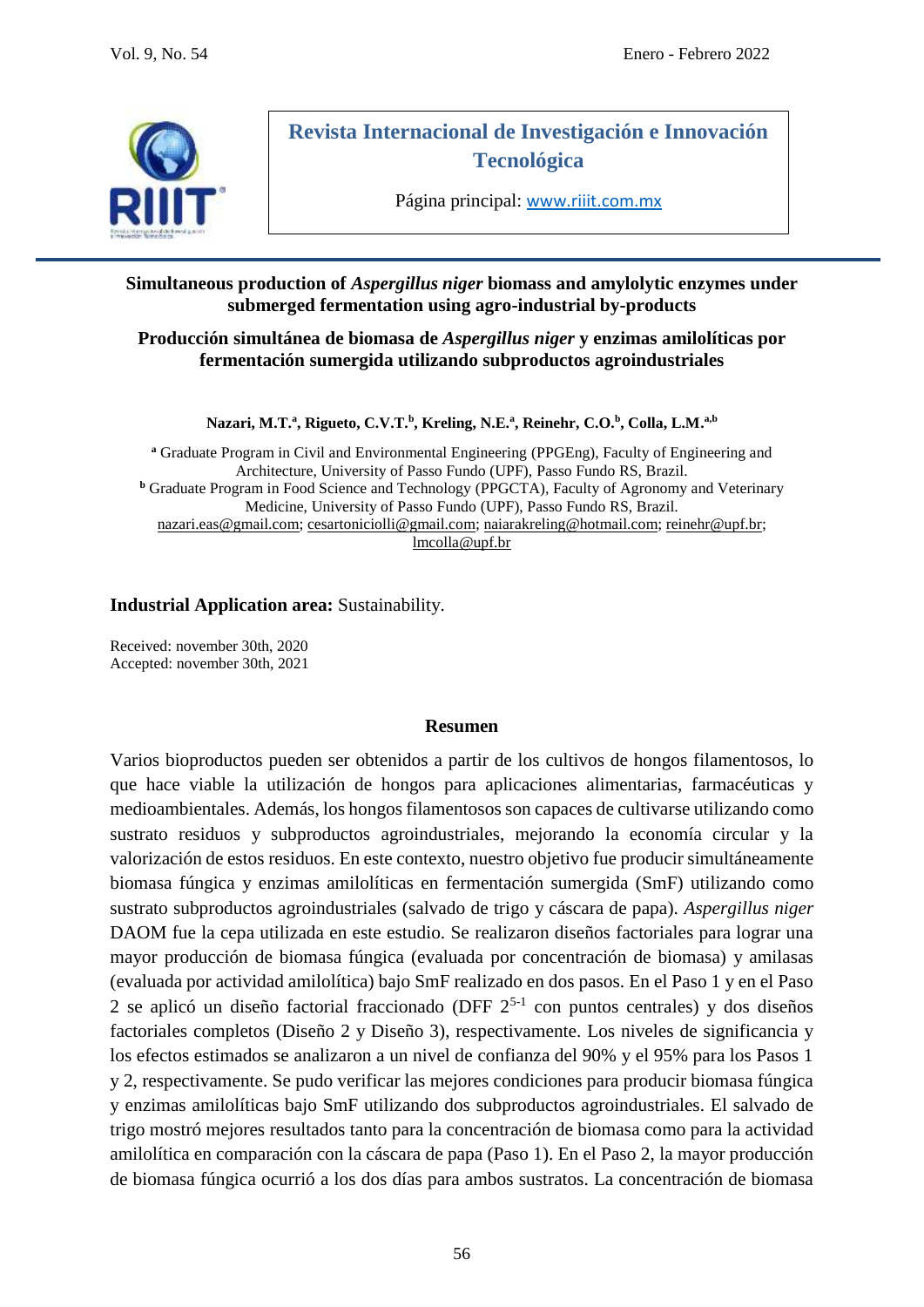fue mayor en el medio compuesto por salvado de trigo que con cáscara de papa + salvado de trigo (Paso 2). Finalmente, se pudo determinar que las mejores condiciones para producir biomasa fúngica son 1% de NaNO<sup>3</sup> y pH 7 para salvado de trigo, mientras que para cáscara de papa + salvado de trigo son 1% de NaNO<sub>3</sub> y pH 5.

**Palabras clave:** Amilasas, *Aspergillus niger,* Cáscara de papa, Salvado de trigo.

## **Abstract**

Several bioproducts can be obtained from the cultivations of filamentous fungi, which makes viable the utilization of fungi for food, pharmaceutical and environmental applications. Besides, filamentous fungi are capable of grown using agro-industrial wastes and by-products as substrate, improving the circular economy and valorization of these residues. In this context, we aimed to produce simultaneously fungal biomass and amylolytic enzymes under submerged fermentation (SmF) using agro-industrial by-products as substrate (wheat bran and potato peel). *Aspergillus niger* DAOM was the strain used in this study. Factorial designs were performed to achieve higher production of fungal biomass (evaluated by biomass concentration) and amylases (evaluated by amylolytic activity) under SmF performed in two steps. A fractional factorial design (FFD  $2^{5-1}$  with central points) and two full factorial designs (Design 2 and Design 3) were applied in Step 1 and Step 2, respectively. The significance levels and estimated effects were analyzed at a confidence level of 90% and 95% for Step 1 and 2, respectively. It was possible to verify the best conditions to produce fungal biomass and amylolytic enzymes under SmF using wheat bran and potato peel. Wheat bran showed better results for both biomass concentration and amylolytic activity when compared to potato peel (Step 1). In the Step 2, the highest fungal biomass production occurred in two days for both substrates. Biomass concentration was higher in a medium composed by wheat bran (Step 2). Finally, it was possible to determinate that the best conditions to produce fungal biomass are 1% of NaNO<sub>3</sub> and pH 7 for wheat bran, while for potato peel + wheat bran are  $1\%$  of NaNO<sub>3</sub> and pH 5 (Step 2).

**Keywords:** Amylases, *Aspergillus niger*, Potato peel, Wheat bran.

# **1. Introduction**

Brazil is known for its high agricultural activity. This sector stands out due to its wide variety of products grown and sold in the country, and in parallel, high volumes of waste are generated in the processing of these raw materials [1-3].

The wastes and by-products from industrial and agro-industrial activities can affect the environment, since they are organic raw materials generated in high quantities, and during decomposition the fermentation process occurs, generating a bad smell and proliferation of vectors. Therefore, for the

final disposal of this waste in landfills, drying becomes necessary, which requires additional costs [2, 4-6].

In this context, researchers around the world have reported alternative uses for the use of wastes from agro-industrial activities, showing that these have the potential to generate a variety of valueadded products, such as biofuels [7-9], biofertilizers [10-11], extraction of bioactive compounds [3] and substrate for microbial growth [12-14].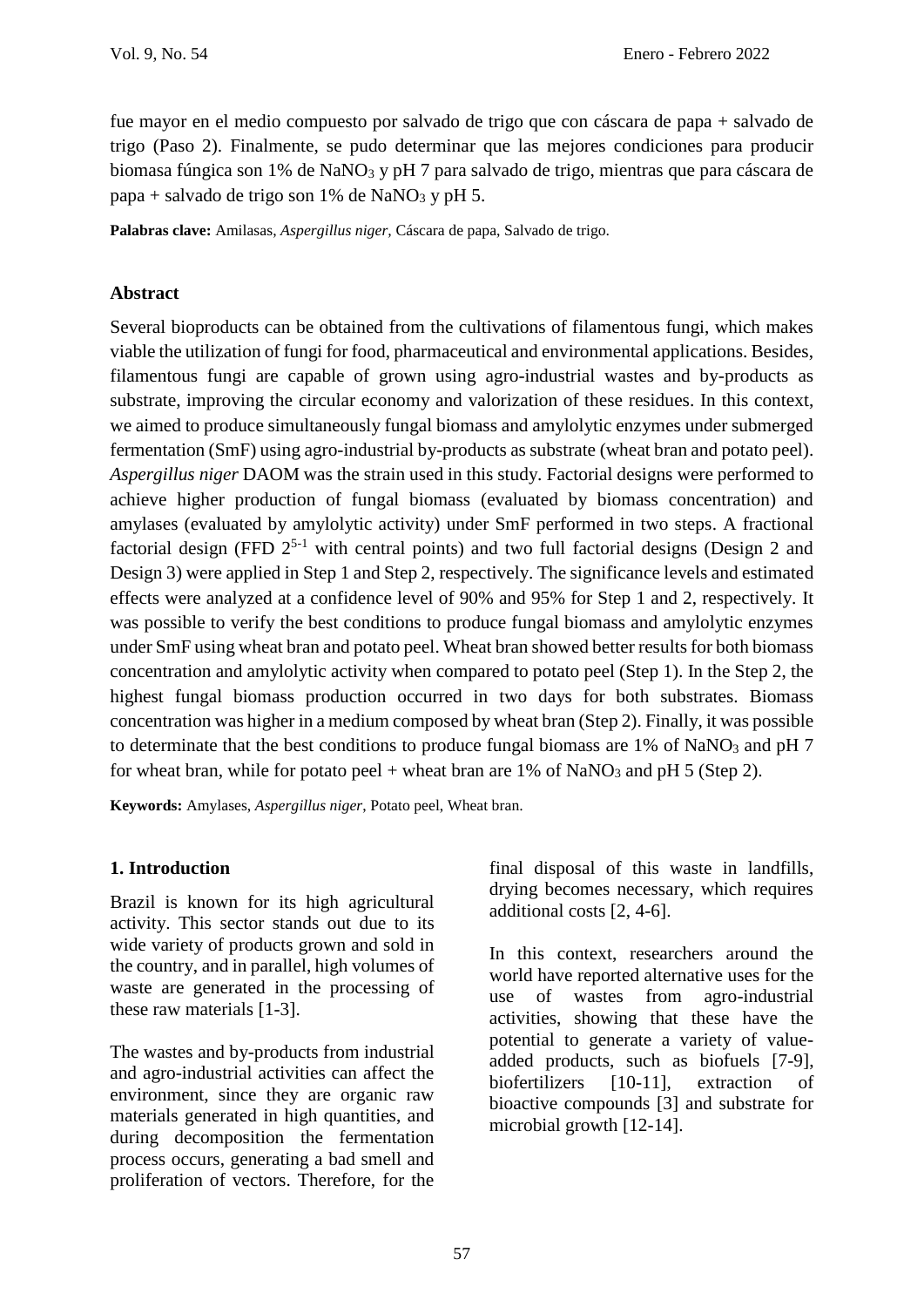Regarding the use for microbial growth, the filamentous fungi of the genus *Aspergillus* and, more specifically, the species *Aspergillus niger*, has the potential to produce numerous enzymes, such as amylases, cellulases, pectinases, peroxidases, lipases, xylanases, proteases, besides products of biotechnological interest, such as biopeptides, biosurfactants, fungal chitosan and bioflocculant for microalgae harvesting [15-16]. Besides, the optimization of fungal biomass production is essential since we aimed to apply this biomass for microalgae harvesting in a more eco-friendly biorefinery approach called bioflocculation [16-17]. In this sense, the aim of this work was to optimize the simultaneously production of fungal biomass and amylolytic enzymes under submerged fermentation using agroindustrial by-products as substrate.

# **2. Material and Methods**

# **2.1. Cultivation of** *Aspergillus niger* **for production of fungal biomass and amylases**

*Aspergillus niger* DAOM [18], stored in potato dextrose agar (PDA) in test tubes at 4 °C, was reactivated by adding 5 mL of a 0.1% Tween solution to obtain a spore suspension. Then, 0.5 mL of the spore suspension was transferred to Petri dishes with PDA and incubated in an oven at 30 °C for 6 days.

The inoculums obtained were used to inoculate the culture media and, thus, to carry out the cultivation of the *A. niger* via submerged fermentation (SmF). The SmF was studied in two stages, being the fungal biomass concentration and amylolytic activity the response variables for both steps. The first step (Step 1) was evaluated using a fractional factorial design  $(2^{5-1})$ , with four repetitions at the central point, totalizing 20 experiments. The parameters studied in the Step 1 of SmF were: a) substrate (wheat bran and potato peel); b) nitrogen source (sodium nitrate and urea);

c) nitrogen source concentration (0.5% and  $2\%$ ; d) pH  $(4 \text{ and } 7)$ ; e) micronutrients addition or not. The micronutrient composition was adapted from Djekrif-Dakhmouche et al. [19], containing: 1 g  $L^{-1}$ de CaCl<sub>2</sub>; 0.2 g L<sup>-1</sup> MgCl, 6H<sub>2</sub>O; 0.1 g L<sup>-1</sup> FeSO<sub>4</sub>, 7H<sub>2</sub>O; 0.1 g L<sup>-1</sup> MnSO<sub>4</sub>.

Regarding the preparation of the culture medium, a substrate suspension in distilled water was prepared with the amount of substrate necessary to start each SmF with 15 g  $L^{-1}$  of starch, considering the starch contents of wheat bran [20] and potato peel [21], which were obtained from a local mill and restaurant, respectively. The mediums were cooked at 100 °C for 30 min, with subsequent filtration to remove insoluble solids. Then, the other adjustments were made according to the experimental designs and, finally, the mediums were sterilized at 121 °C for 20 min.

The prepared culture media (100 mL) were added in erlenmeyers of 250 mL. The inoculation was carried out by transferring two mycelial disks of fungus (1 cm in diameter) from the inoculum preparation. SmF (Step 1) was performed for four days on an orbital shaker (TE-421 model, Tecnal, Brazil) at 30 ºC, at 0,97*g* (120 rpm).

Based on the results obtained in Step 1, two full factorial designs  $(2^2)$ , Designs 2 and 3 were realized in the Step 2. In view of the fact that potato peels were excluded in the Step 2, since wheat bran was the best substrate in the Step 1, it was decided to use potato peels in one of the designs in a combination with wheat bran. Design 2 was made using only wheat bran as substrate, while Design 3 was carried out with a proportional mixture of wheat bran and potato peel. For both designs of the Step 2, the sodium nitrate was used as nitrogen source and the solution of micronutrients was note added, following the results of the estimated effects of the Design 1. The stirring and temperature conditions were the same as in Step 1, however, three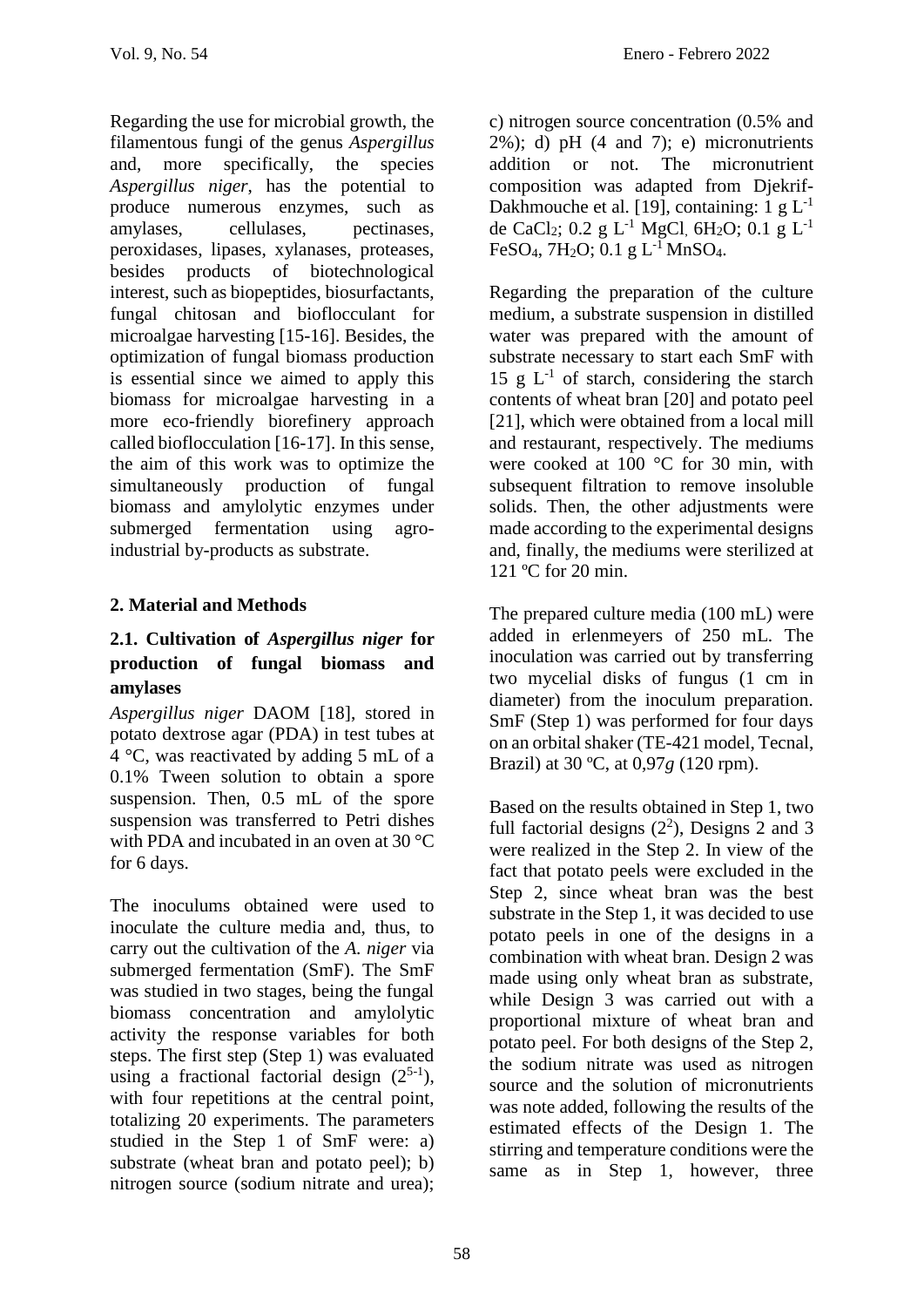fermentation times were studied in Step 2 (0 (before starting the fermentation), 2, and 4 d), totalizing 42 experiments.

### **2.2. Determination of biomass concentration and amylolytic activity**

At each sampling point, the fermented media were centrifuged (5810 model, Eppendorf, Germany) at 2,588*g* for 15 min. The solid fraction was dryed at 70 °C until constant weight in air circulation oven (TE-394-1 model, Tecnal, Brazil) to determinate fungal biomass concentration. The liquid fraction was used to amylolytic activity determination, according to the methodology proposed by Rodrigues et al. [22] and Rempel et al. [23].

It was defined that one unit of amylolytic activity (U) is the amount of enzyme capable of releasing 1 μmol glucose per minute under the conditions of the proposed method [24]. Amylolytic activities were calculated from Equations 1 and 2.

$$
[RS] = ((0.2135 * Abs) + 0.0089) * FD
$$
  
(Eq. 1)

$$
AA = \frac{[RS]}{t_R} * \frac{1000}{180}
$$
 (Eq. 2)

Where,

[RS]: Concentration of reducing sugars; Abs: Absorbance at 546 nm;

FD: factor of dilution (175); AA: Amylolytic activity (U);  $tr: Time of reaction (30 minutes)$ 

### **2.3. Data treatment and statistical analysis**

Experiment designs were evaluated by the main and interaction effects of the studied variables. The significance levels and estimated effects were analyzed at a confidence level of 90% and 95% for Step 1 and 2, respectively.

# **3. Results and Discussion**

Table 1 shows the results of biomass concentration  $(g L^{-1})$  and amylolytic activity (U) obtained from the fractional factorial design  $(2^{5-1})$  of Step 1. In Table 1 we present the results of the Fractional Factorial Design  $2^{5-1}$ . When using the statistical designs approaches, specially fractionary designs, confounding effects can occur in the matrix, so the ideal is not to carry out a discussion based on the comparison of the experiments individually. Therefore, when using a statistical methodology of experimental design in order to verify the effect of variables, the ideal is the evaluation of the effects of the variables, which is presented in Table 2, that shows the significance levels (p) and the estimated effects of the variables studied in Step 1 on the biomass concentration and amylolytic activity.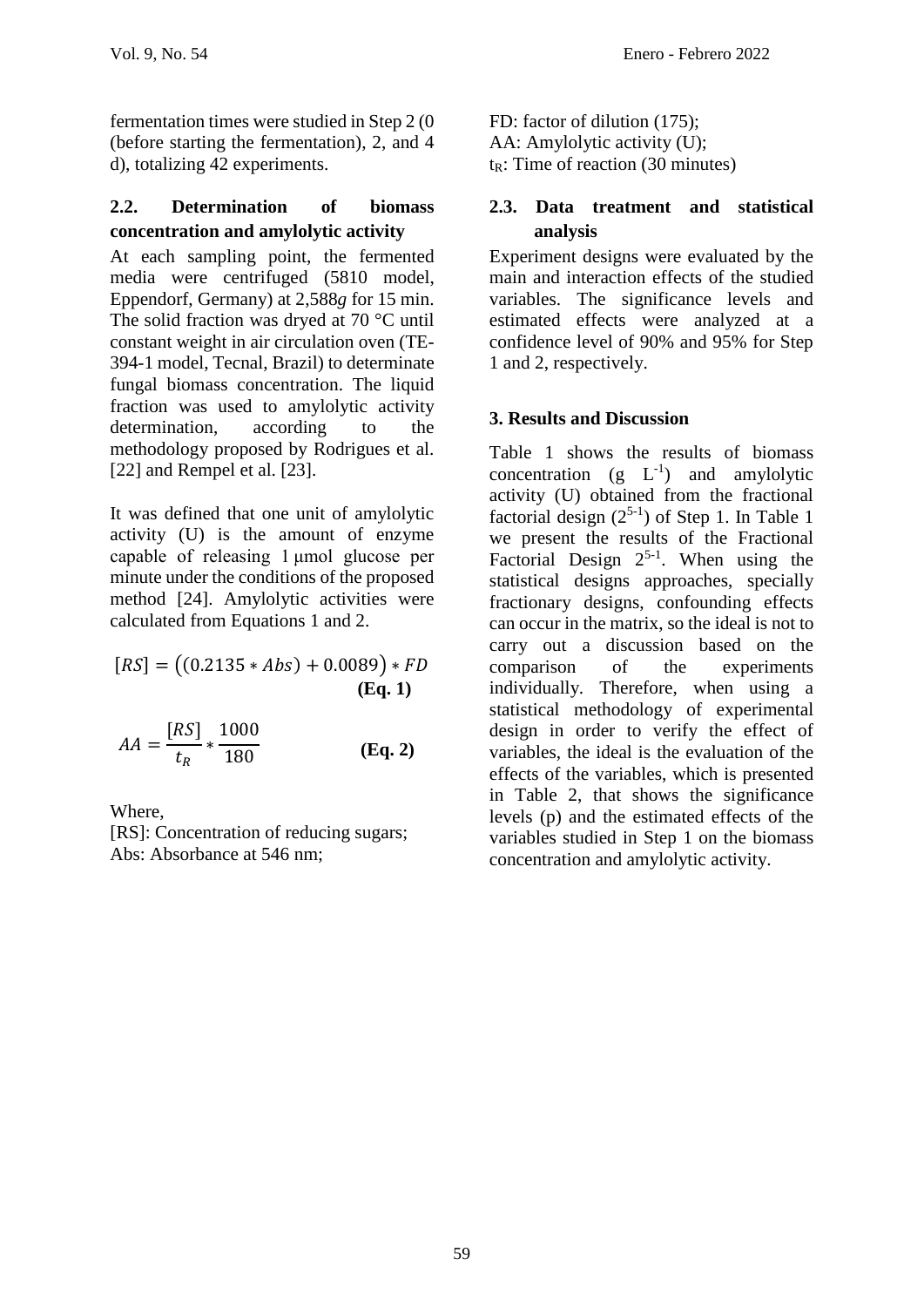| <b>Experiment</b> | <b>Substrate</b> | N source                           | N concentration $(\% )$ | pH       | <b>Micronutrients</b><br>$(g L^{-1})$ | <b>Biomass</b><br>concentration (g $L^{-1}$ ) <sup>a</sup> | Amylolytic<br>activity (U) |
|-------------------|------------------|------------------------------------|-------------------------|----------|---------------------------------------|------------------------------------------------------------|----------------------------|
| 1                 | $WB(-1)$         | $NaNO3(-1)$                        | $0.5(-1)$               | $4(-1)$  | $1.4(+1)$                             | $4.54 \pm 0.25$                                            | $0.22 \pm 0.01$            |
| $\overline{c}$    | $PP (+1)$        | NaNO3 $(-1)$                       | $0.5(-1)$               | $4(-1)$  | $0(-1)$                               | $0.68 \pm 0.04$                                            | $0.20 \pm 0.01$            |
| 3                 | $WB(-1)$         | Urea $(+1)$                        | $0.5(-1)$               | $4(-1)$  | $0(-1)$                               | $3.17 \pm 0.89$                                            | $0.21 \pm 0.01$            |
| $\overline{4}$    | $PP (+1)$        | Urea $(+1)$                        | $0.5(-1)$               | $4(-1)$  | $1.4(+1)$                             | $0.46 \pm 0.09$                                            | $0.20 \pm 0.01$            |
| 5                 | $WB(-1)$         | $NaNO3(-1)$                        | $2 (+1)$                | $4(-1)$  | $0(-1)$                               | $3.89 \pm 0.33$                                            | $0.22 \pm 0.01$            |
| $\epsilon$        | $PP (+1)$        | NaNO $3$ (-1)                      | $2 (+1)$                | $4(-1)$  | $1.4(+1)$                             | $0.98 \pm 0.02$                                            | $0.22 \pm 0.01$            |
| $\tau$            | $WB(-1)$         | Urea $(+1)$                        | $2 (+1)$                | $4(-1)$  | $1.4(+1)$                             | $2.31 \pm 0.25$                                            | $0.31 \pm 0.01$            |
| $\,8\,$           | $PP (+1)$        | Urea $(+1)$                        | $2(+1)$                 | $4(-1)$  | $0(-1)$                               | $0.27 \pm 0.03$                                            | $0.22 \pm 0.01$            |
| 9                 | $WB(-1)$         | $NaNO3(-1)$                        | $0.5(-1)$               | $7(+1)$  | $0(-1)$                               | $3.48 \pm 1.76$                                            | $0.47 \pm 0.02$            |
| $10\,$            | $PP (+1)$        | NaNO3 $(-1)$                       | $0.5(-1)$               | $7 (+1)$ | $1.4(+1)$                             | $0.88 \pm 0.20$                                            | $0.23 \pm 0.01$            |
| 11                | $WB(-1)$         | Urea $(+1)$                        | $0.5(-1)$               | $7(+1)$  | $1.4(+1)$                             | $3.43 \pm 0.45$                                            | $0.24 \pm 0.01$            |
| 12                | $PP (+1)$        | Urea $(+1)$                        | $0.5(-1)$               | $7(+1)$  | $0(-1)$                               | $0.33 \pm 0.04$                                            | $0.22 \pm 0.01$            |
| 13                | $WB(-1)$         | $NaNO3(-1)$                        | $2 (+1)$                | $7(+1)$  | $1.4(+1)$                             | $4.35 \pm 1.49$                                            | $0.23 \pm 0.02$            |
| 14                | $PP (+1)$        | NaNO $3$ (-1)                      | $2 (+1)$                | $7 (+1)$ | $0(-1)$                               | $1.04 \pm 0.04$                                            | $0.22 \pm 0.01$            |
| 15                | $WB(-1)$         | Urea $(+1)$                        | $2 (+1)$                | $7(+1)$  | $0(-1)$                               | $1.88 \pm 0.78$                                            | $0.30 \pm 0.01$            |
| 16                | $PP (+1)$        | Urea $(+1)$                        | $2 (+1)$                | $7(+1)$  | $1.4(+1)$                             | $0.58 \pm 0.20$                                            | $0.22 \pm 0.01$            |
| 17                |                  | PP/WB (0) NaNO <sub>3</sub> /U (0) | 1.25(0)                 | 5.5(0)   | 0.7(0)                                | $1.37 \pm 0.78$                                            | $0.25 \pm 0.01$            |
| 18                |                  | PP/WB (0) NaNO <sub>3</sub> /U (0) | 1.25(0)                 | 5.5(0)   | 0.7(0)                                | $1,49\pm0.60$                                              | $0.24 \pm 0.01$            |
| 19                |                  | PP/WB (0) NaNO <sub>3</sub> /U (0) | 1.25(0)                 | 5.5(0)   | 0.7(0)                                | $2.07 \pm 0.37$                                            | $0.26 \pm 0.02$            |
| 20                |                  | PP/WB (0) NaNO <sub>3</sub> /U (0) | 1.25(0)                 | 5.5(0)   | 0.7(0)                                | $5.08 \pm 0.94$                                            | $0.24 \pm 0.01$            |

**Table 1.** Biomass concentration and amylolytic activity on the 4th day of fermentation obtained in the fractional factorial design  $(2^{5-1})$ .

Legend: WB: wheat bran; PP: potato peel; PP/WB: potato peel and wheat bran; N: Nitrogen; NaNO<sub>3</sub>: sodium nitrate; NaNO<sub>3</sub>/U: sodium nitrate and urea. a: Dry basis.

It is possible to verify a wide variation in the production of fungal biomass between experiments, with some experimental conditions generating 4 and 5  $g$  L<sup>-1</sup> and others less than 1  $g L^{-1}$ . In general, low amylolytic activity was observed for all experiments, with  $0.47 \pm 0.02$  U being the

highest activity obtained. However, fractional designs are commonly used to select variables of interest, as they are able to identify which factors should be explored in greater detail in subsequent complete factorial designs, making the experiment more economical and efficient [25].

|  |  | <b>Table 2.</b> Significance levels $(p<0.1)$ and estimated effects of the variables studied in the first SmF design. |
|--|--|-----------------------------------------------------------------------------------------------------------------------|
|--|--|-----------------------------------------------------------------------------------------------------------------------|

|                        | Biomass concentration $(g L1)$ |            |          | Amylolytic activity (U) |  |
|------------------------|--------------------------------|------------|----------|-------------------------|--|
| Factor                 | p                              | Effect     | p        | Effect                  |  |
| Substrate              | 0.000046                       | $-2.72986$ | 0.000128 | $-0.056581$             |  |
| N source               | 0.068352                       | $-0.92931$ | 0.141207 | $-0.007097$             |  |
| N concentration $(\%)$ | 0.663696                       | $-0.20903$ | 0.185052 | $-0.006201$             |  |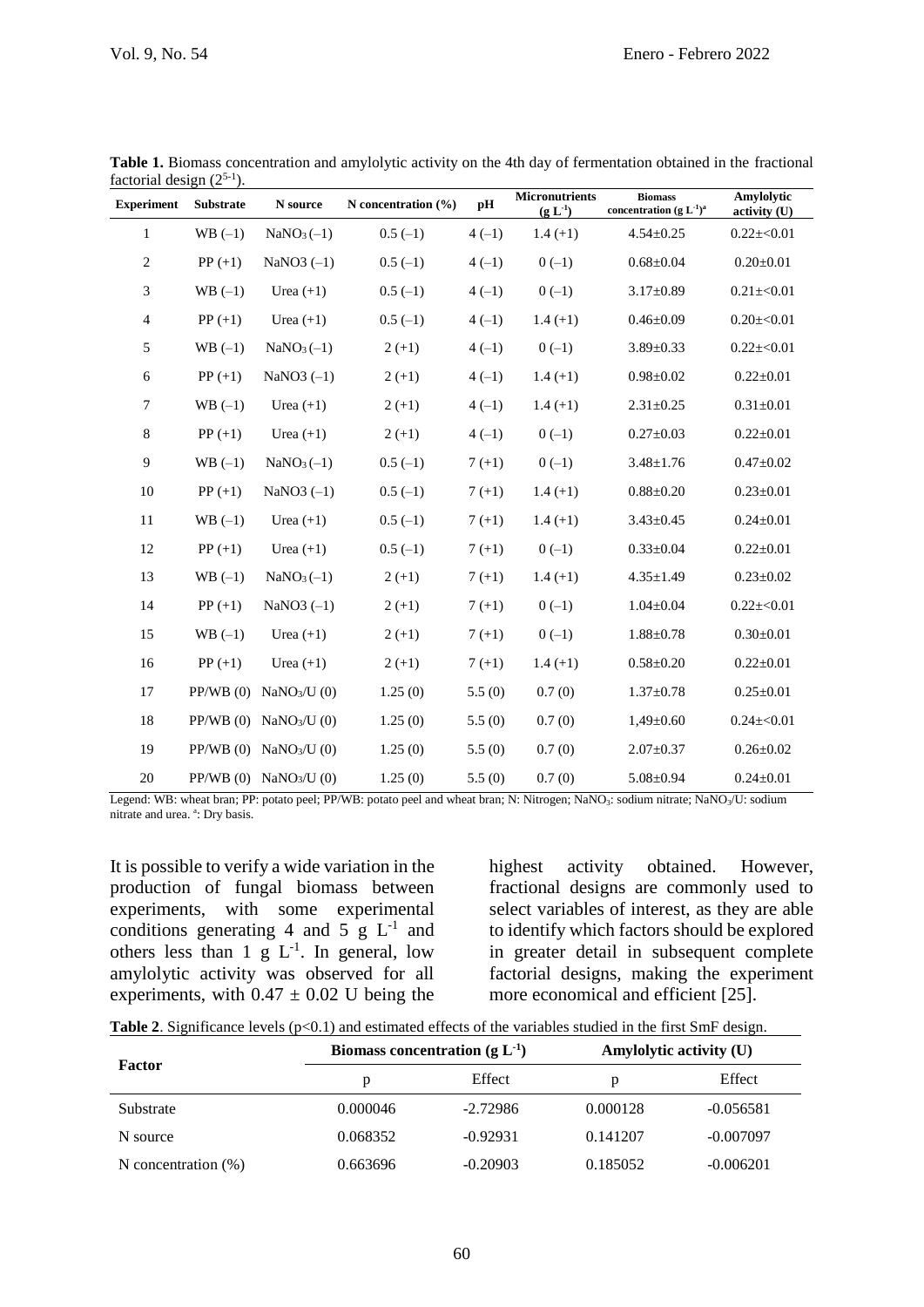| pH                          | 0.929087 | $-0.04264$ | 0.000418 | 0.041848    |
|-----------------------------|----------|------------|----------|-------------|
| Micronutrients $(g L^{-1})$ | 0.468459 | 0.35069    | 0.003134 | $-0.024661$ |

It is observed that the substrate showed a significant  $(p<0.1)$  and negative effect among the factors tested for both response variables (Table 2). This indicates that the wheat bran substrate obtained better results, both for biomass concentration and for amylolytic activity, when compared to potato peel. The production of amylolytic enzymes by *A. niger* in solid and submerged fermentations using wheat bran has been used as controls in our research group, so this result was already expected. Previous works have used wheat bran as the main culture media of producing amylases, as Rodrigues et al. [22].

The nitrogen source had a significant  $(p<0.1)$  and negative effect on the biomass concentration, not being significant for amylolytic activity. Based on the estimated effects, sodium nitrate was the selected nitrogen source to be used in subsequent tests. The pH and the addition of micronutrients were also significant on the amylolytic activity, the effects being positive for pH and negative for the addition of micronutrients. Thus, pH 7 and the nonaddition of micronutrients proved to be the best conditions for amylolytic activity.

Although the nitrogen concentration did not show significance on the two response variables, it was decided to study it in the second and third experimental designs under the conditions of non-insertion of sodium nitrate (0%) and the addition of 1% of this source. Nitrogen is an essential nutrient for fungal growth, playing an important role in the development of fungi and in the secondary production of metabolites [26-27]. El-Enshasy [28] considers that, as well as the type of nitrogen source, the concentration of this source applied to cultivation also influences fungal growth.

Therefore, two new experimental designs were proposed, selecting the concentration of the nitrogen source and the pH as study variables, since the pH was significant on the amylolytic activity of the extracts. In Design 2, only wheat bran was used as substrate and, in Design 3, a mixture of wheat bran and potato peel was used. Although the potato peel did not show good results, it was decided to continue studying this residue according to the amount of starch available in this source.

Figures 1a and 1c show, respectively, the values obtained for biomass concentration  $(g L<sup>-1</sup>)$  and amylolytic activity (U) in Step 2, with fermentations carried out with wheat bran (Design 2), while Figures 1b and 1d refer to crops with potato peel and wheat bran (Design 3).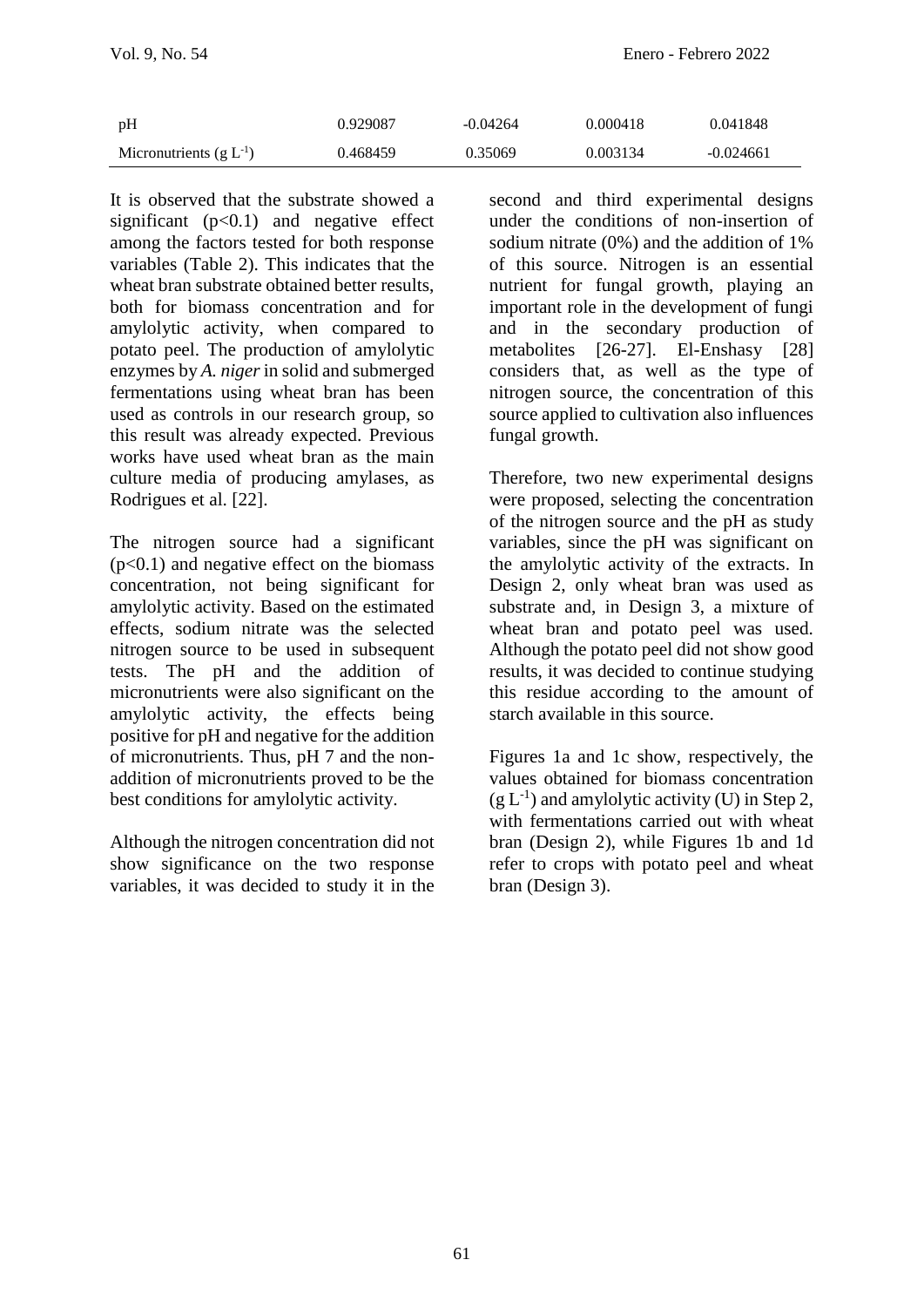

**Figure 1**. Biomass concentration (a and b) ( $g L^{-1}$ ) and amylolytic activity (U) obtained in Design 2 (wheat bran)\* and Design 3 (potato peel + wheat bran)\*.

Figure 1a and 1c: Fermentation carried out with wheat bran; Figure 1b and 1d: Fermentation carried out with potato peel + wheat bran. \*Experimental conditions: Exp. 1: 0 g L-1 NaNO3 and pH 5; Exp 2: 1.0 g L-1 NaNO3 and pH 5; Exp. 3: 0 g L-1 NaNO3 and pH 7; Exp. 4: 1.0 g L-1 NaNO3 and pH 7; Exp. 5, 6 and 7: 0.5 g L-1 NaNO3 and pH 6.

It is possible to observe in Figure 1 that the development of the fungus *A. niger* cultivated with wheat bran as substrate was better than the medium composed by potato peel and wheat bran, since higher concentrations of biomass and amylolytic activity were achieved, corroborating the results of the first design experimental. This can be explained by the high levels of carbohydrates and proteins present in these residues and, consequently, of carbon and nitrogen to be used by the fungus for its metabolic activities [29]. It is also possible to verify that the greatest production of fungal biomass occurred in two days of fermentation, for both substrates used.

Rodrigues et al. [22] also produced amylases through cultivation of *A. niger* in bioprocess and submerged using wheat bran as substrate, obtaining an amylolytic activity of 0.79 U in 24 hours of submerged fermentation. Although amylolytic activities superior to the study mentioned in 48 h have been achieved, it would be necessary to employ some method of purification to enable the direct use of fungal amylases in saccharification of microalgal biomass, as performed by Rodrigues et al. [22]. In order to optimize the production of fungal biomass and amylolytic activity of *A. niger* cultivated in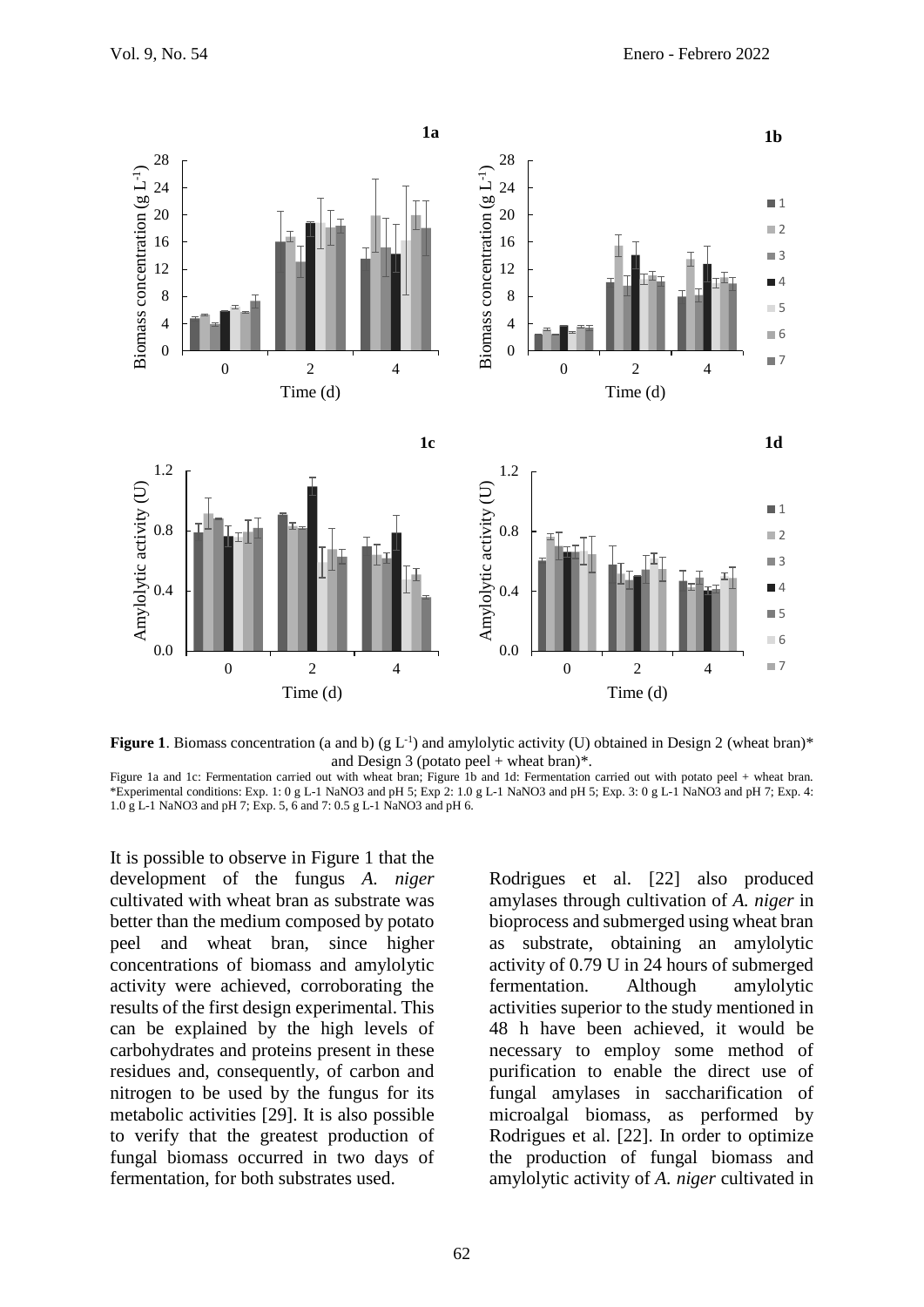SmF, it was considered to choose the results obtained on the second day of fermentation to evaluate them according to the design methodology of experiments. The levels of

significance  $(p<0.05)$  and estimated effects of Design 2 and Design 3 are shown in Table 3.

|                              | Biomass concentration $(g L^{-1})$ |                          |          |                                        |  |  |
|------------------------------|------------------------------------|--------------------------|----------|----------------------------------------|--|--|
| Factor                       |                                    | Wheat bran<br>(Design 2) |          | Potato peel + wheat bran<br>(Design 3) |  |  |
|                              | p                                  | Effect                   | p        | Effect                                 |  |  |
| Curvature                    | 0.013189<br>4.53167                |                          | 0.036273 | $-3.42633$                             |  |  |
| $(1)$ N concentration $(\%)$ | 0.011242                           | 3.21800                  | 0.007724 | 4.96900                                |  |  |
| $(2)$ pH                     | 0.289754                           | $-0.49100$               | 0.160433 | $-0.96000$                             |  |  |
| (1) x (2)                    | 0.018627                           | 2.48600                  | 0.418504 | $-0.44400$                             |  |  |
|                              | Amylolytic activity (U)            |                          |          |                                        |  |  |
| <b>Factor</b>                |                                    | Wheat bran<br>(Design 2) |          | Potato peel + wheat bran (Design 3)    |  |  |
|                              | p                                  | Effect                   | p        | Effect                                 |  |  |
| Curvature                    | 0.014568                           | $-0.542572$              |          | 0.105360                               |  |  |
| $(1)$ N concentration $(\%)$ | 0.212025                           | 0.078452                 | 0.730334 | $-0.016552$                            |  |  |

(2) pH 0.280168 0.063569 0.292026 -0.059251 (1) x (2) 0.070908 0.153994 0.410206 0.043168

Table 3 shows that the curvature was significant ( $p<0.05$ ) for both biomass concentration and amylolytic activity (with the exception of the cultivation carried out with potato peel + wheat bran for amylolytic activity response). Thus, it is possible to have maximum and minimum points between the factors studied. The concentration of the nitrogen source  $(NaNO<sub>3</sub>)$  influenced the production of fungal biomass and, based on the estimated effects, nitrogen supplementation (1%) was beneficial for the two tested substrates, proving that the addition of a supplementary nitrogen source favors the fungal growth, as reported by Schmidt and Furlong [30].

From the level of significance  $(p<0.05)$ verified for the curvature of the response variables (biomass concentration and amylolytic activity), and with the objective of identifying the best experimental conditions of submerged fermentation for the production of biomass and of amylolytic activity simultaneously, the following response surfaces of Figure 2 were generated.

It can be seen that SmF made with wheat bran as substrate showed better results at the higher levels of the tested variables, that is, with the addition of 1% nitrogen and pH 7. On the other hand, the fungus grown with potato peel and wheat bran developed better at pH 5, but also with  $1\%$  NaNO<sub>3</sub> supplementation. Although the conditions mentioned above have been chosen, it must be understood that the pH was not significant separately in Design 2 and Design 3 (Table 3). However, Table 3 still shows a significant interaction between pH and concentration of the nitrogen source. From Figure 3, it can be seen that the interaction between the variables results in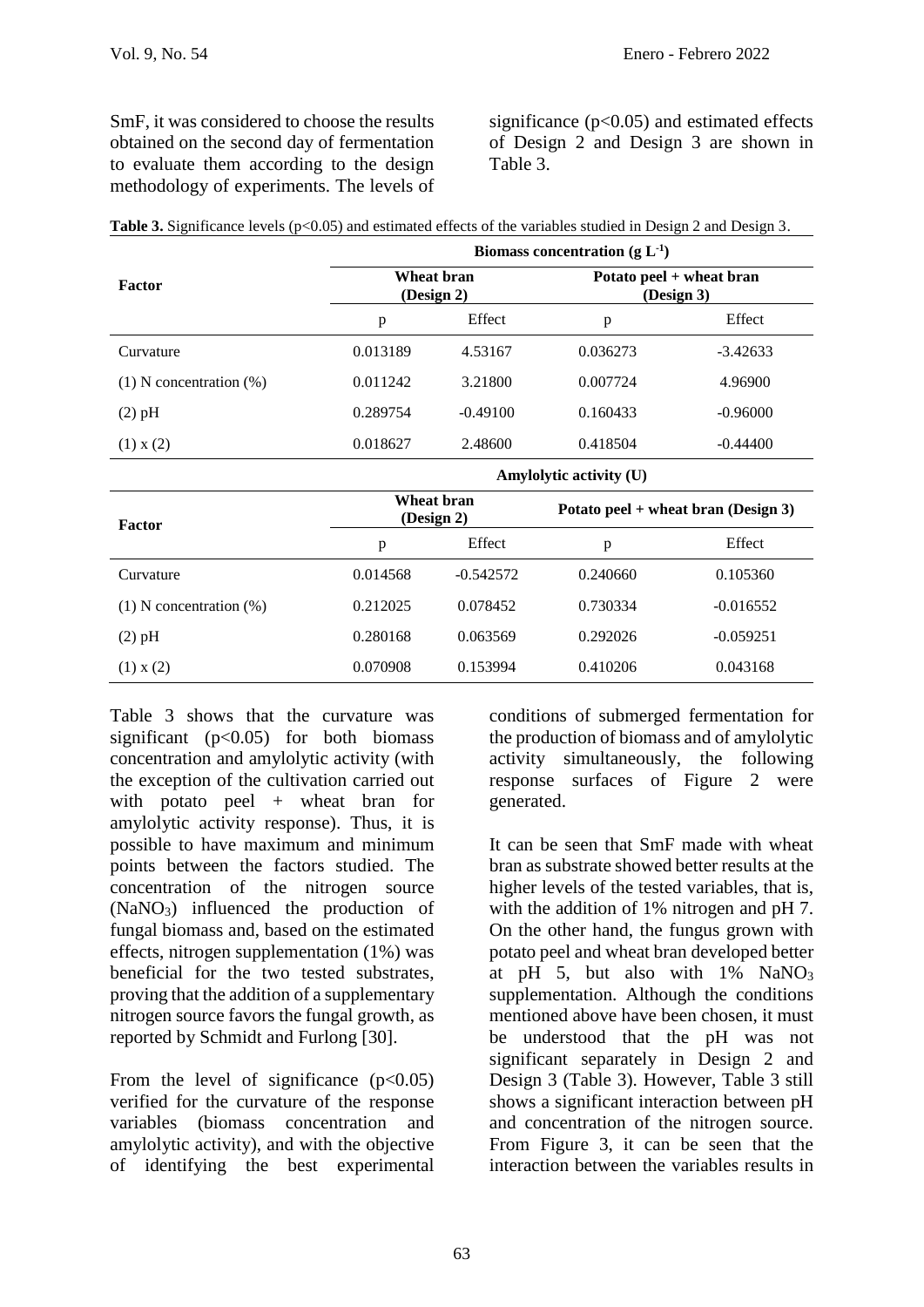an increase in the concentration of biomass when both are at the upper levels.

Thus, the conditions of cultivation in submerged fermentation showed viability for the production of fungal biomass using agro-industrial by-products. This study demonstrates the feasibility of reusing solid

wastes generated from agricultural activities, making them feedstocks for bioprocesses to obtain several bioproducts. This reuse is considered sustainable and viable from a sustainability point of view, reducing waste disposal and contributing to the reduction of the environmental impact on agricultural activities.



**Figure 2.** Response surfaces obtained from the Step 2 experiments  $(p<0.05)^*$ .

\*Experimental conditions:

2a: Biomass concentration of the fungus with wheat bran;

2b: Biomass concentration of the fungus with wheat bran and potato peel;

2c: Amylolytic activity in wheat bran used as substrate.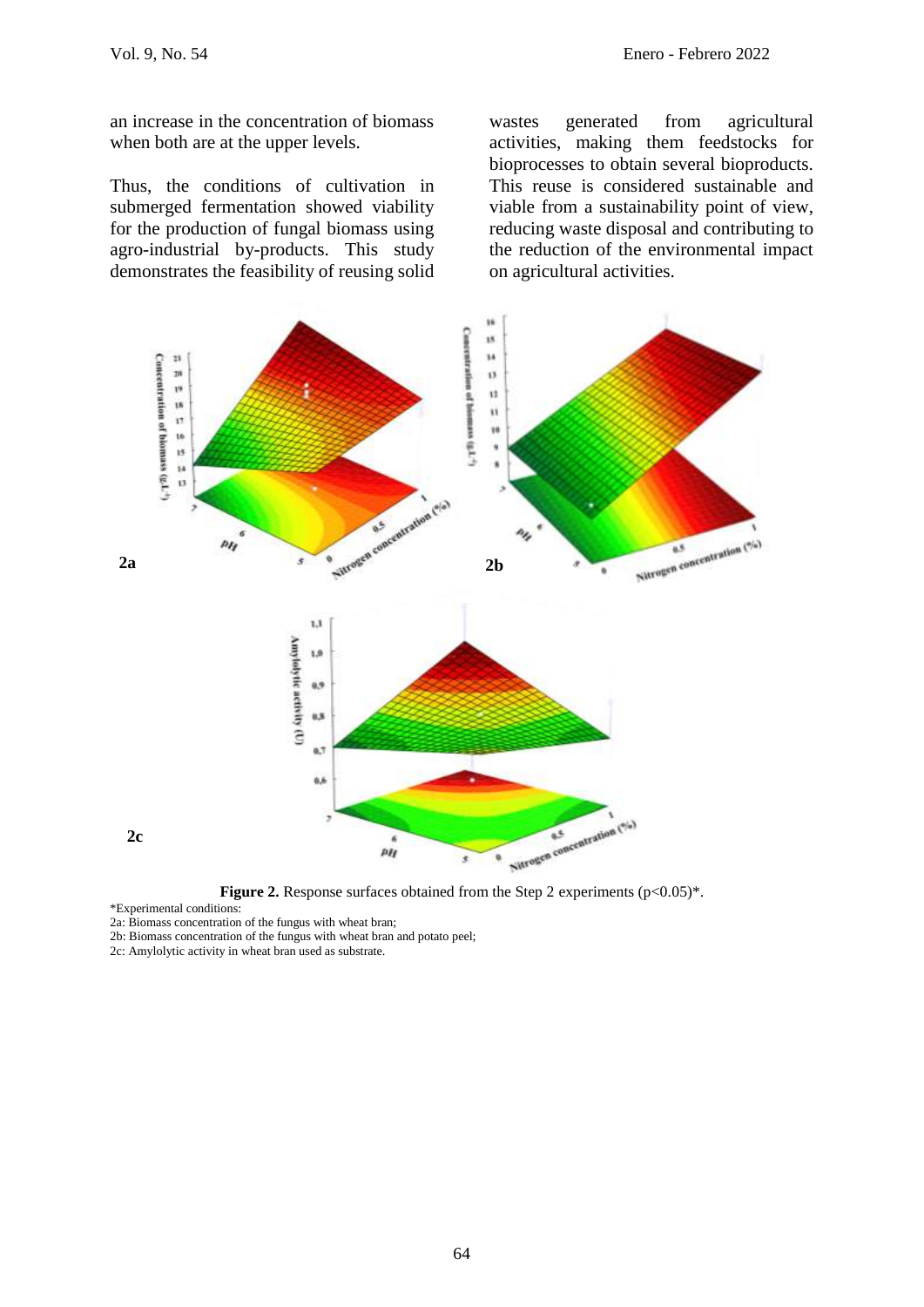

**Figure 3.** Interaction of the means of the variables in the second design.

### **4. Conclusions**

It was possible to verify the best conditions to produce fungal biomass and amylolytic enzymes under SmF using two agroindustrial by-products. The highest fungal biomass production occurred in two days for both substrates. Biomass concentration was higher with a medium composed by wheat bran than potato peel  $+$  wheat bran. The best conditions to produce fungal biomass were  $1\%$  of NaNO<sub>3</sub> and pH 7 for wheat bran, while for potato peel  $+$  wheat bran were 1% of NaNO<sub>3</sub> and pH 5.

### **Acknowledgments**

This study was financed in part by the Coordenação de Aperfeiçoamento de Pessoal de Nível Superior - Brasil (CAPES) - Finance Code 001.

### **References**

[1] Bonassa, G., Schneider, L. T., Canever, V. B., Cremonez, P. A., Frigo, E. P., Dieter, J., & Teleken, J. G. (2018). Scenarios and prospects of solid biofuel use in Brazil. *Renewable and Sustainable Energy Reviews*, 82, 2365-2378. https://doi.org/10.1016/j.rser.2017.08.075. [2] Ferreira-Leitao, V., Gottschalk, L. M. F., Ferrara, M. A., Nepomuceno, A. L.,

Molinari, H. B. C., & Bon, E. P. (2010). Biomass residues in Brazil: availability and potential uses. *Waste and Biomass Valorization*, 1(1), 65-76. https://doi.org/10.1007/s12649-010-9008-8 [3] Shirahigue, L. D., & Ceccato-Antonini, S. R. (2020). Agro-industrial wastes as sources of bioactive compounds for food and fermentation industries. *Ciência Rural*, *50*(4). https://doi.org/10.1590/0103- 8478cr20190857

[4] Abia, A. A., Horsfall Jr, M., & Didi, O. (2003). The use of chemically modified and unmodified cassava waste for the removal of Cd, Cu and Zn ions from aqueous solution. *Bioresource Technology*, 90(3), 345-348. https://doi.org/10.1016/S0960- 8524(03)00145-7

[5] Rigueto, C. V. T., Rosseto, M., Krein, D. D. C., Ostwald, B. E. P., Massuda, L. A., Zanella, B. B., & Dettmer, A. (2020). Alternative uses for tannery wastes: a review of environmental, sustainability, and science. *Journal of Leather Science and Engineering*, 2(1), 1-20. https://doi.org/10.1186/s42825-020-00034 z

[6] Van Heerden, I., Cronjé, C., Swart, S. H., & Kotzé, J. M. (2002). Microbial, chemical and physical aspects of citrus waste composting. *Bioresource*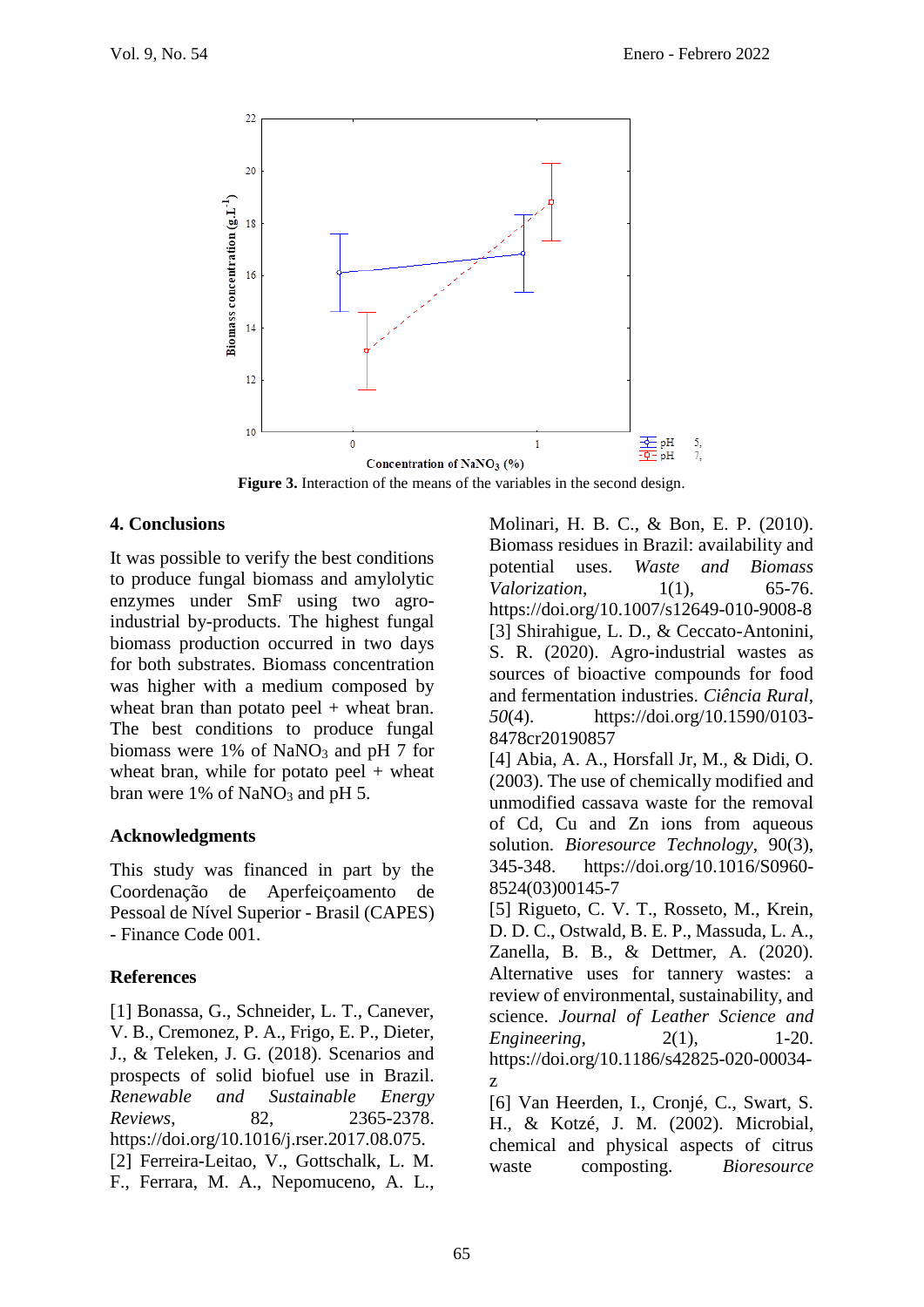*Technology*, 81(1), 71-76. https://doi.org/10.1016/S0960- 8524(01)00058-X

[7] Bastos, R. R. C., da Luz Corrêa, A. P., da Luz, P. T. S., da Rocha Filho, G. N., Zamian, J. R., & da Conceição, L. R. V. (2020). Optimization of biodiesel production using sulfonated carbon-based catalyst from an amazon agro-industrial waste. *Energy Conversion and Management*, 205, 112457. https://doi.org/10.1016/j.enconman.2019.1 12457

[8] Goncalves, F. A., dos Santos, E. S., & de Macedo, G. R. (2015). Use of cultivars of low cost, agroindustrial and urban waste in the production of cellulosic ethanol in Brazil: A proposal to utilization of microdistillery. *Renewable and Sustainable Energy Reviews*, *50*, 1287-1303. https://doi.org/10.1016/j.rser.2015.05.047

[9] Virmond, E., Rocha, J. D., Moreira, R. F. P. M., & José, H. J. (2013). Valorization of agroindustrial solid residues and residues from biofuel production chains by thermochemical conversion: a review, citing Brazil as a case study. *Brazilian Journal of Chemical Engineering*, 30(2), 197-230. https://doi.org/10.1590/S0104- 66322013000200001

[10] Chen, L., Yang, X., Raza, W., Luo, J., Zhang, F., & Shen, Q. (2011). Solid-state fermentation of agro-industrial wastes to produce bioorganic fertilizer for the biocontrol of Fusarium wilt of cucumber in continuously cropped soil. *Bioresource Technology*, 102(4), 3900-3910. https://doi.org/10.1016/j.biortech.2010.11. 126

[11] Devi, V., & Sumathy, V. J. H. (2018). Production of biofertilizers from agrowastes. *International Journal of Engineering and Techniques*, 4(1), 453- 466.

[12] Adejuwon, A. O., Tsygankova, V. A., & Obayemi, O. S.  $(2019)$ . α-Amylase Production Using *Aspergilus vadensis* Isolated From Pulverized Cocoa Seeds. *Life Science Journal*, 16(8).

[13] Vardhini, R. S., Naik, B. R., Neelima, M., & Ramesh, B. (2013). Screening and production of α-amylase from *Aspergillus niger* using zero, value material for solid state fermentation. *International Journal of Pharmacy and Pharmaceutical Sciences*, 5(1), 55-60.

[14] Suganthi, R., Benazir, J. F., Santhi, R., Ramesh Kumar, V., Hari, A., Meenakshi, N., Nidhiya, K. A., Kavitha, G., & Lakshmi, R. (2011). Amylase production by *Aspergillus niger* under solid state fermentation using agroindustrial wastes. *International Journal of Engineering Science and Technology*, 3(2), 1756-1763.

[15] Colla, L. M., Kreling, N.E., Nazari, M.T., Manfredini, P., Machado, T.S., Costa, J. A. V., Scapini, T., Camargo, A. F., Preczeski, K. P., Stefanski, F. S., Cavalcante, B. D. M., Fongaro, G., & Treichel, H. Use and Applications of *Aspergillus niger* for the Development of Enzymes and Products of Biotechnological Interest. *In: Aspergillus niger: Pathogenicity, Cultivation and Uses*. Nova Science Publishers, 2020.

[16] Nazari, M. T., Freitag, J. F., Cavanhi, V. A. F., & Colla, L. M. (2020). Microalgae harvesting by fungal-assisted bioflocculation. *Reviews in Environmental Science and Bio/Technology*, 19, 369-388. https://doi.org/10.1007/s11157-020-09528 y

[17] Nazari, M. T., Rigueto, C. V. T., Rempel, A., & Colla, L. M. (2021). Harvesting of *Spirulina platensis* using an eco-friendly fungal bioflocculant produced from agro-industrial by-products. *Bioresource technology*, 322, 124525. https://doi.org/10.1016/j.biortech.2020.124 525

[18] Colla, L. M., Ficanha, A. M., Rizzardi, J., Bertolin, T. E., Reinehr, C. O., & Costa, J. A. V. (2015). Production and characterization of lipases by two new isolates of Aspergillus through solid-state and submerged fermentation. *BioMed Research International*, 2015, 725959. https://doi.org/10.1155/2015/725959